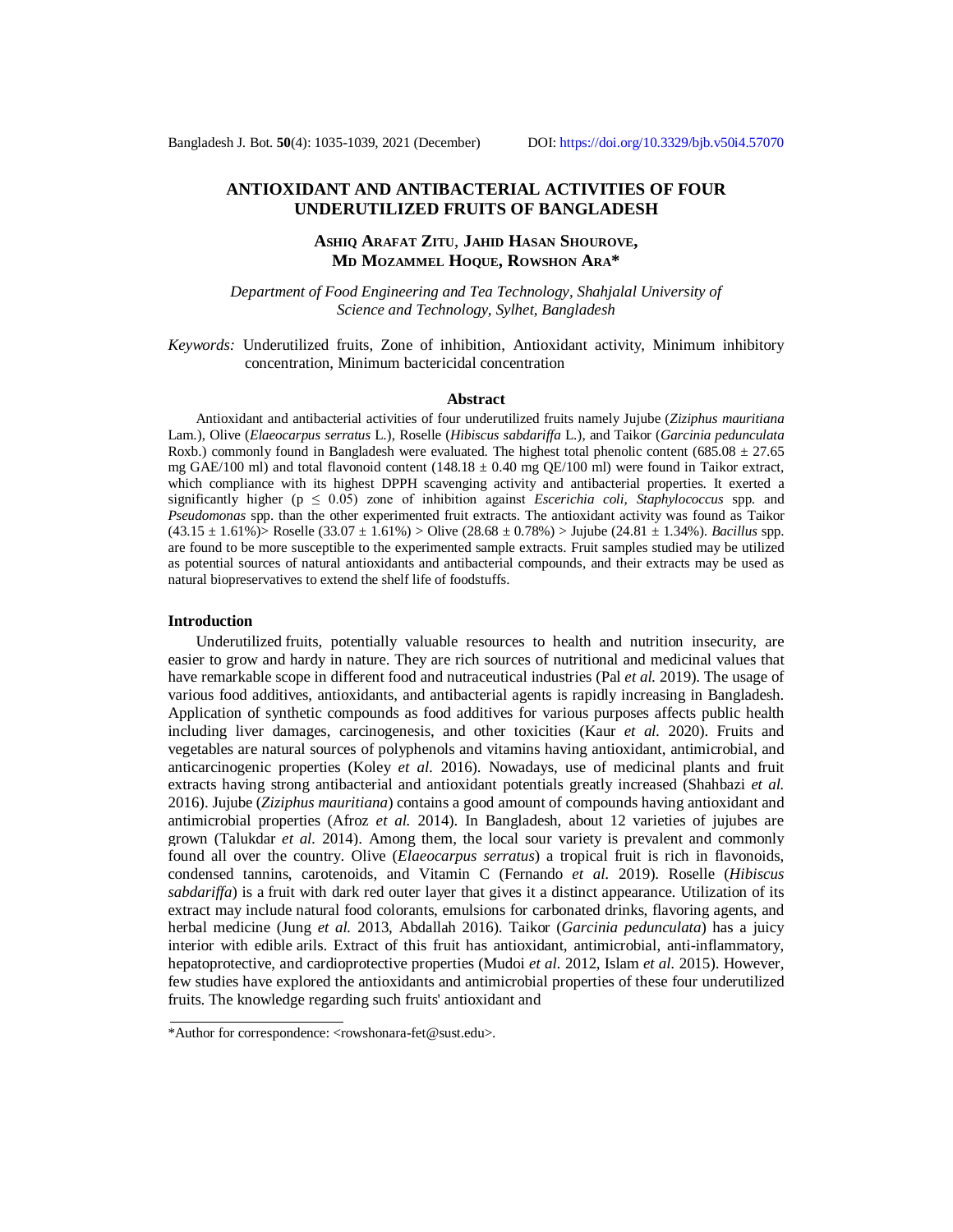antibacterial properties is crucial for improving their application to the food and pharmaceutical industries and in contributing to the creation of new products. Thus in the present study was conducted to evaluate the antioxidant and antibacterial activity against *Bacillus* spp., *Staphylococcus* spp., *Escherichia coli, Pseudomonas* spp. of underutilized fruits such as Jujube, Olive, Roselle, and Taikor.

### **Materials and Methods**

Fresh and matured Jujube (local sour variety), Olive, Roselle, and Taikor fruits were collected from Bandar Bazar, Sylhet, Bangladesh. Total phenolic content was measured using the Folin-Ciocalteu's colorimetric assay (Amorim *et al.* 2008). Total flavonoid contents (TFC) was determined using the aluminum chloride colorimetric method (Meda *et al.* 2005). DPPH radical scavenging activity was evaluated according to Brand-Williams *et al*. (1995). Antibacterial activity of fruit extracts was determined by the agar disc-diffusion method followed by Mayachiew and Devahastin (2008). Two gram Positive (*Bacillus* spp. and *Staphylococcus* spp.) and two Gram negative (*Escherichia coli* and *Pseudomonas* spp.) bacteria were collected from the laboratory of Department of Genetic Engineering and Biotechnology, Shahjalal University of Science and Technology, Sylhet, Bangladesh to investigate the potential activity of the extracts. Ciprofloxacin was used as the antibiotic for the blank test. The *in vitro* antibacterial property (Minimum Inhibitory Concentration and Minimum Bactericidal Concentration) of the samples was evaluated based on broth micro dilution test (Shahbazi *et al.* 2015). Methanol extracts were dissolved in Nutrient broth containing 5%  $(v/v)$  DMSO to reach final concentrations of 10 mg/ml. Next, selected dilutions were made in a concentration ranging between 1-10 mg/ml. Minitab statistical software was used to analyze the variance by the Tukey test. The  $p \le 0.05$  was regarded as statistically significant. Data were expressed as means  $\pm$  standard deviation (SD) of three independent measurements.

### **Results and Discussion**

Total phenolic content (TPC) and total flavonoid content (TFC), as well as antioxidant activity of Jujube (*Z. mauritiana*), Olive (*E. serratus*), Roselle (*H. sabdariffa*), and Taikor (*G. pedunculata*) are presented in Figs 1-3. Polyphenols are bio-metabolites and a critical key for determining the antioxidant capacity (Abdallah 2016, Fernando *et al.* 2019, Kaur *et al.* 2020). The TPC was found to be highest in Taikor extract  $(685.08 \pm 27.65 \text{ mg } GAE/100 \text{ ml})$  and lowest in Jujube (421.75  $\pm$  17.5 mg GAE/100 ml) (Fig. 1). Roselle had comparatively higher TPC  $(539.25 \pm 16.39 \text{ mg} \text{ GAE}/100 \text{ ml})$  than that of the Olive  $(440.08 \pm 11.81 \text{ mg} \text{ GAE}/100 \text{ ml})$ .



Fig. 1. Total phenolic content (TPC) *Z. mauritiana*, *E. serratus*, *H. sabdariffa*, and *G. pedunculata*. Values are given as mean  $\pm$  SD. Different letters (a–c) between the columns are significantly different (Tukey's test,  $p \leq 0.05$ ).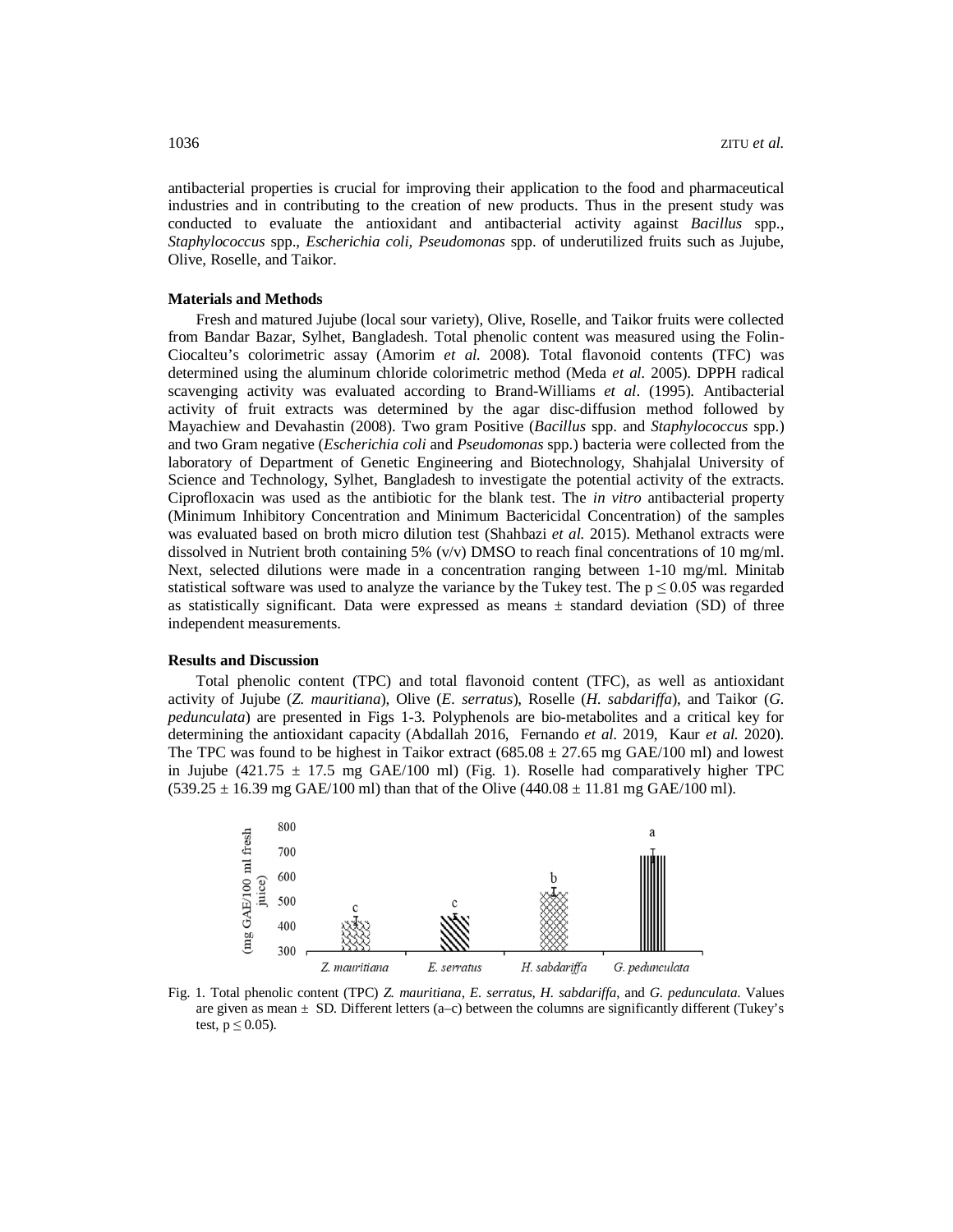TPC of Bangladeshi native sour Jujube type is much higher than that of Indian Jujube and Bangladeshi Apple Kul variant (Afroz *et al.* 2014, Koley *et al.* 2016). These differences in the phenolic composition may depend on some factors such as variety, soil composition, climatic conditions, and light intensity (Krishna and Parashar 2013)*.* Extraction procedure may also significantly influence the total phenolic content (Jiang *et al.* 2019).

Results presented in Fig. 2 showed that total flavonoid contents of the Taikor had a significantly ( $p \le 0.05$ ) higher amount of flavonoid (148.18  $\pm$  0.40 mg QE/100 ml) than the Roselle (118.87  $\pm$  1.09 mg QE/100 ml), Olive (92.30  $\pm$  0.80 mg QE/100 ml), and Jujube (90.19  $\pm$ 0.30 mg QE/100 ml). All the fruits were found to contain higher amounts of flavonoids than another underutilized fruit Carambola (2.56 ± 0.40 mg QE/100 ml) as reported by Shourove *et al.* (2020). Mudoi *et al.* (2012) also reported that the methanolic extract of *G. pedenculata* had contained 71.4  $\pm$  0.84 mg QE/100 g on dry weight basis. Fernando *et al.* (2019) found a significantly higher amount of flavonoids in Olive extract  $(120.49 \text{ OE } mg/100 \text{ g})$ . The higher amount of phenolic compounds in these fruits contributes to their antioxidant activity, nutritional value, and therapeutic benefits.



Fig. 2. Total flavonoid content (TFC) of *Z. mauritiana*, *E. serratus*, *H. sabdariffa* and *G. pedunculata*. Values are given as mean± SD. Different letters (a–d) between the columns are significantly different (Tukey's test,  $p \leq 0.05$ ).



Fig. 3. DPPH radical scavenging activity of *Z. mauritiana*, *E. serratus*, *H. sabdariffa* and *G. pedunculata*. Values are given as mean  $\pm$  SD. Different letters (a–d) between the columns are significantly different (Tukey's test,  $p \le 0.05$ ).

Results of DPPH radical scavenging activity of four examined underutilized fruits are presented in Fig. 3 which revealed that the highest and lowest amount of DPPH radical scavenging activity was found in Taikor (43.15  $\pm$  1.61%), and in Jujube (24.81  $\pm$  1.34%), respectively. Taikor exhibited the highest DPPH free radical scavenging activity among all the tested samples supporting its TPC and TFC values. Jayaprakasha *et al.* (2006) reported that the DPPH scavenging activity of Taikor was  $60 \pm 4.1$  and  $67 \pm 5.1$ % for hexane and chloroform extract, respectively.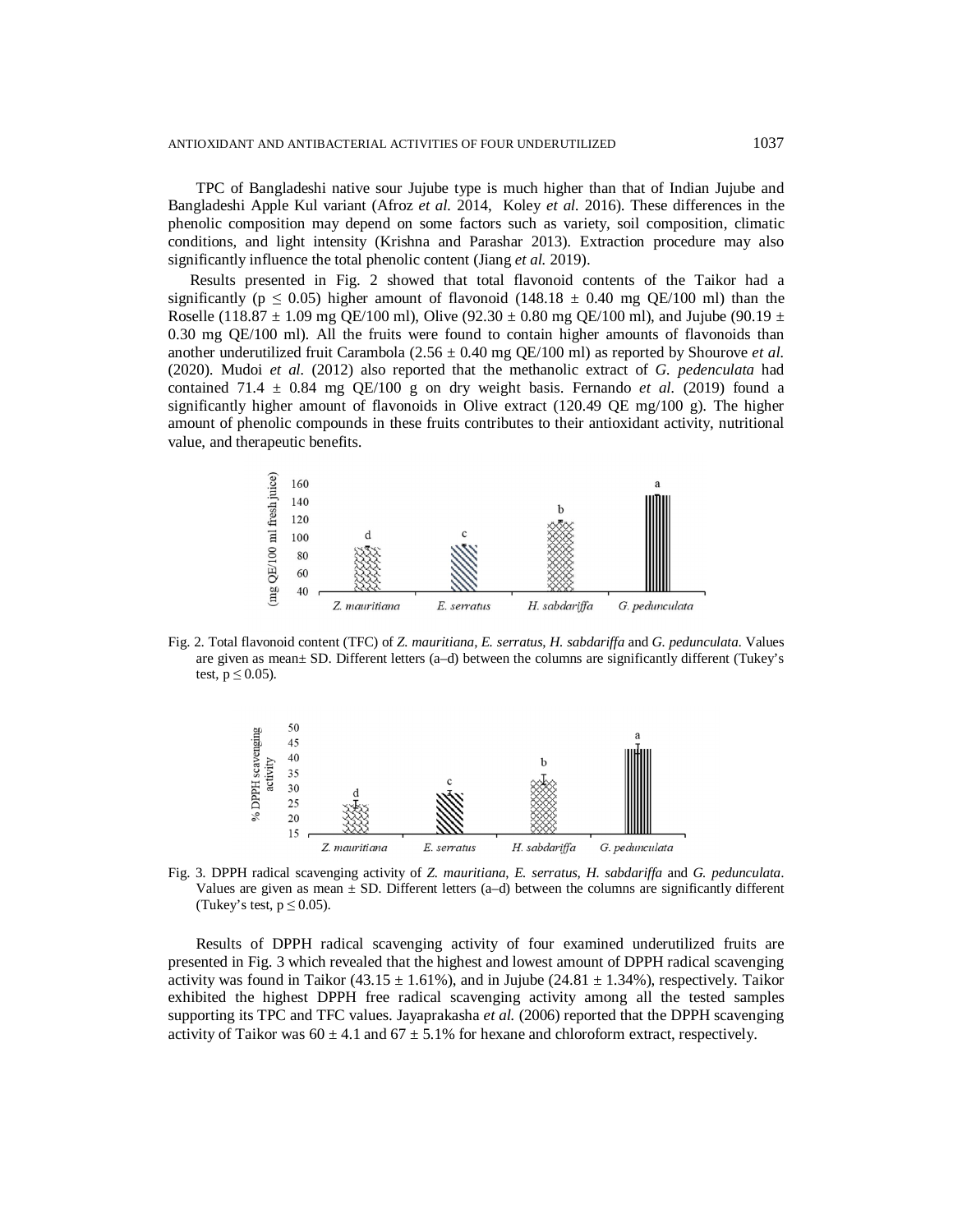Figure 4 showed the antibacterial activity of the samples that were tested. Maximum zone of inhibition (17.33  $\pm$  1.52 mm) was measured in case of methanolic extract of Taikor among all four fruit samples against the Gram-negative bacteria *E. coli*. The Gram-positive bacteria was found to be more sensitive than the Gram-negative bacteria. This might be due to the difference in their cell wall composition. A controversial result was found from the study of Beg *et al.* (2016), where the higher zone of inhibition of methanolic extract of Jujube was reported against *E. coli.* (ZOI= 11) mm) than the *S. aureus* (ZOI= 8 mm).



Fig. 4. Zone of inhibition of ciprofloxacin, *Z. mauritiana, E. serratus, H. sabdariffa,* and *G. pedenculata* extract against two Gram-positive and two Gram-negative bacteria. Values are given as mean  $\pm$  SD. Different letters (a–l) between the columns are significantly different (Tukey's test,  $p \le 0.05$ ).

The highest inhibition zone was found in case of the methanolic extract of both Olive (ZOI=  $16.67 \pm 2.08$  mm) and Roselle (ZOI =  $11.67 \pm 2.08$  mm) against *Bacillus* spp. The zone of inhibition was found by the Roselle extract against *Bacillus* spp. (ZOI =  $11.67 \pm 2.08$  mm), *E. coli* (ZOI=10.33 ± 2.51 mm), *S. aureus* (9.67 ± 1.15 mm), *Pseudomonas* spp. (8.33 ± 0.57 mm). Jung *et al.* (2013) reported that ethanolic extract of Roselle showed the potent antimicrobial compound at 25 mg/ml concentration, where the zone of inhibition against *B. subtilis* (10.70  $\pm$  0.87 mm), *S. aureus* (18.37  $\pm$  0.60 mm) and *E. coli* (11.73  $\pm$  0.61 mm). Taikor has the maximum antibacterial property showing the highest inhibition zone in Gram-negative bacteria *E. coli.* The highest antibacterial activity (36 ± 1.73 mm) of Ciprofloxacin was observed against *Bacillus* spp.while it was lowest (21±1.00 mm) against *Pseudomonas* spp.

Minimum Inhibitory Concentration (MIC) and Minimum Bactericidal Concentration (MBC) values are presented in Table 1. Sample extracts of different concentrations ranging from 1-10 mg/ml were used to evaluate the MIC and MBC values. Taikor extract showed the highest antibacterial effect against all the experimented bacterial species at lower MIC (6-8 mg/ml) and MBC (7-9 mg/ml) values. The lowest MIC value (5 mg/ml) of the Olive extract was found against Gram-positive bacteria *Bacillus* spp. Roselle showed the highest antimicrobial effect against *Staphylococcus spp.,* where MIC (8 mg/ml) and MBC (9 mg/ml). Fernando *et al.* (2019) reported that the ethanolic extract of Olive had the minimum inhibitory concentration against *E. coli* 1.3 mg/ml and *S. aureus* 2.0 mg/ml. Taikor extract had shown the highest TPC, TFC and antioxidant activity, which may be responsible for its higher antibacterial properties. Potential antimicrobial action of flavonoids is due to the complexation with the soluble extracellular proteins of the bacterial cell wall, which results in the breakage of the cell wall (Fernando *et al.* 2019). The differences in microorganism's susceptibility to antimicrobial agents may be attributed to the outer cytoplasmic membrane surrounding the thin peptidoglycan structure of Gram-negative bacteria (Lv *et al.* 2011).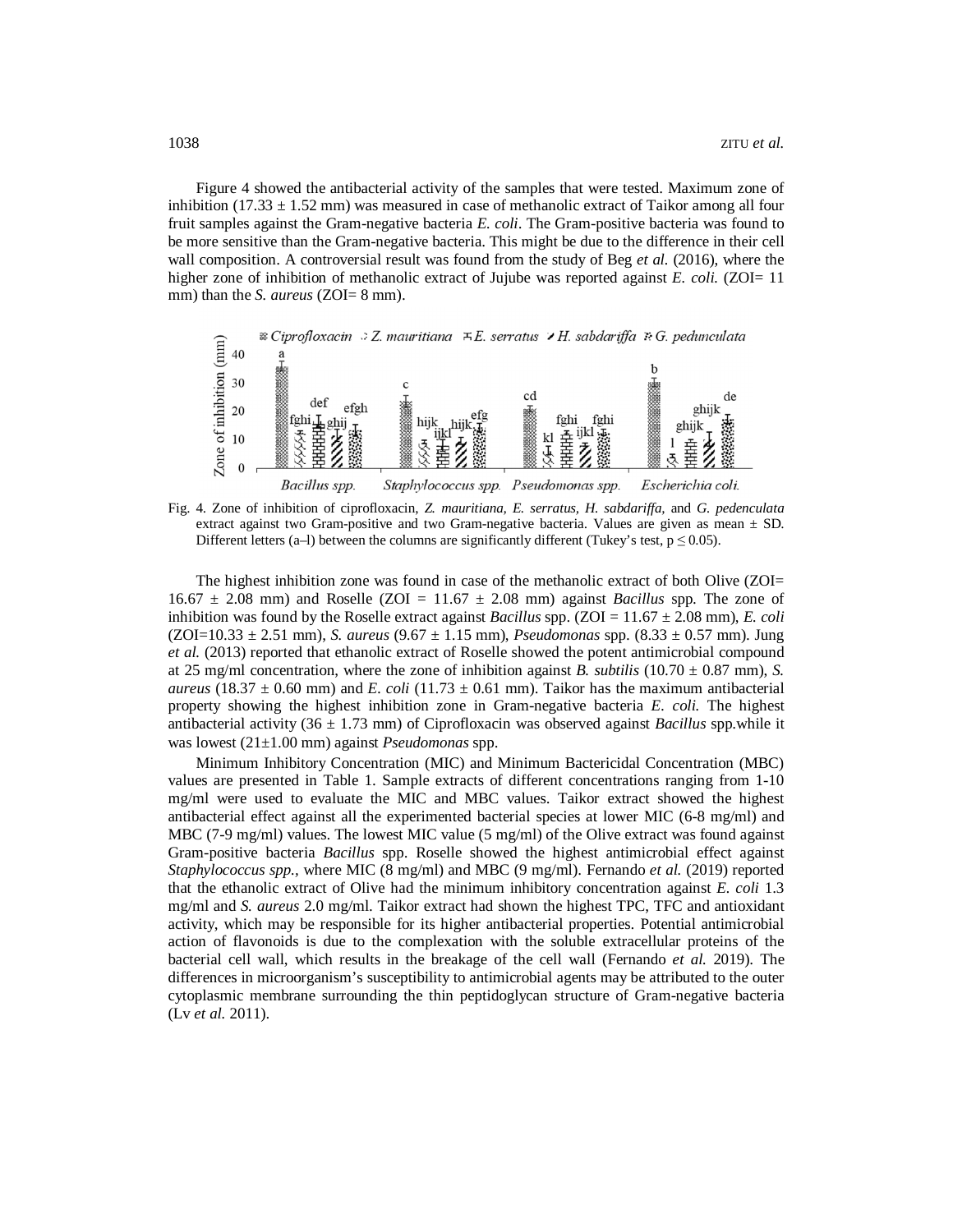| Organisms                  | Z. mauritiana |           | E. serratus |                               | H. sabdariffa |            | G. pedunculata |         |
|----------------------------|---------------|-----------|-------------|-------------------------------|---------------|------------|----------------|---------|
|                            | MIC           | MBC.      | MIC.        | MBC.                          | MIC.          | <b>MBC</b> | MIC            | MBC.    |
|                            | (mg/ml)       |           |             | $(mg/ml)$ $(mg/ml)$ $(mg/ml)$ | (mg/ml)       | (mg/ml)    | (mg/ml)        | (mg/ml) |
| <i>Bacillus</i> spp.       | 10            | NA        | 5           | 6                             | NA            | NA         |                | 8       |
| <i>Staphylococcus</i> spp. | NA            | NA        | 10          | NA                            | 8             | 9          | 6              |         |
| Pseudomonas spp.           | NA            | NA        | 10          | NA                            | 10            | NA         | 6              |         |
| Escherichia coli           | NA            | <b>NA</b> | 10          | NA                            | <b>NA</b>     | NA         | 8              | 9       |

**Table 1. Antibacterial effect of** *Z. mauritiana, E. serratus, H. sabdariffa,* **and** *G. pedunculata* **extracts indicated as Minimum Inhibitory Concentrations (MIC) and Minimum Bactericidal Concentrations (MBC) mg/ml.**

NA: No antibacterial activity was found with the concentrations used in this work.

The highest antioxidant and antimicrobial activity were found in Taikor among all the experimented fruit extracts. All of the fruit extracts are suggested as natural bio preservatives for extending the shelf life of stored food commodities and may be used in lieu of synthetic food additives in various food processing sectors. Further study is needed to optimize the antioxidant and antimicrobial activity of the sample extracts by using novel technology.

### **Reference**

- Abdallah EM 2016. Antibacterial activity of *Hibiscus sabdariffa* L. Calyces against hospital isolates of multidrug-resistant *Acinetobacter baumannii*. J. Acute Dis. **5**(6): 512-516.
- Afroz R, Tanvir EM, Islam MA, Alam F, Gan SH and Khalil MI 2014. Potential Antioxidant and antibacterial properties of a popular Jujube fruit: Apple Kul (*Zizyphus mauritiana*). J. Food Biochem. **38**(6): 592-601.
- Beg MA, Teotia U and Farooq S 2016. In vitro antibacterial and anticancer activity of *Ziziphus*. J. Med. Plants Stud. **4**(5): 230-233.
- Brand-Williams W, Cuvelier ME and Berset CLWT 1995. Use of a free radical method to evaluate antioxidant activity. LWT-Food Sci. Tech. **28**(1): 25-30.
- Fernando FDL, Caroline AB, Claudia ALC, Marta CTD and Eliana JS-A 2019. Evaluation of nutritional composition, bioactive compounds and antimicrobial activity of *Elaeocarpus serratus* fruit extract. Afr. J. Food Sci. **13**(1): 30-37.
- Islam M, Hoque M and Monalisa S 2015. Chemical composition, antioxidant capacities and storage stability of *Citrus macroptera* and *Garcinia pedunculata* fruits. Emir. J. Food Agric. **27**(3): 275-282.
- Jayaprakasha GK, Negi PS and Jena BS 2006. Antioxidative and antimutagenic activities of the extracts from the rinds of *Garcinia pedunculata*. Innov Food Sci. Emerg. Tech. **7**(3): 246-250.
- Jiang Z, Shi R, Chen H and Wang Y 2019. Ultrasonic microwave-assisted extraction coupled with macroporous resin chromatography for the purification of antioxidant phenolics from waste jackfruit (*Artocarpus heterophyllus* Lam.) peels. J. Food Sci. Tech. **56**(8): 3877-3886.
- Jung E, Kim Y and Joo N 2013. Physicochemical properties and antimicrobial activity of Roselle (*Hibiscus sabdariffa* L.). J. Sci. Food Agric. **93**(15): 3769-3776.
- Kaur N, Arora DS, Kalia N and Kaur M 2020. Antibiofilm, antiproliferative, antioxidant and antimutagenic activities of an endophytic fungus *Aspergillus fumigatus* from *Moringa oleifera.* Mol. Bio. Reports. **47**(4): 2901-2911.
- Koley TK, Kaur C, Nagal S, Walia S, Jaggi S and Sarika 2016. Antioxidant activity and phenolic content in genotypes of Indian jujube (*Zizyphus mauritiana* Lamk.). Arab. J. Chem. **9**: 1044-1052.